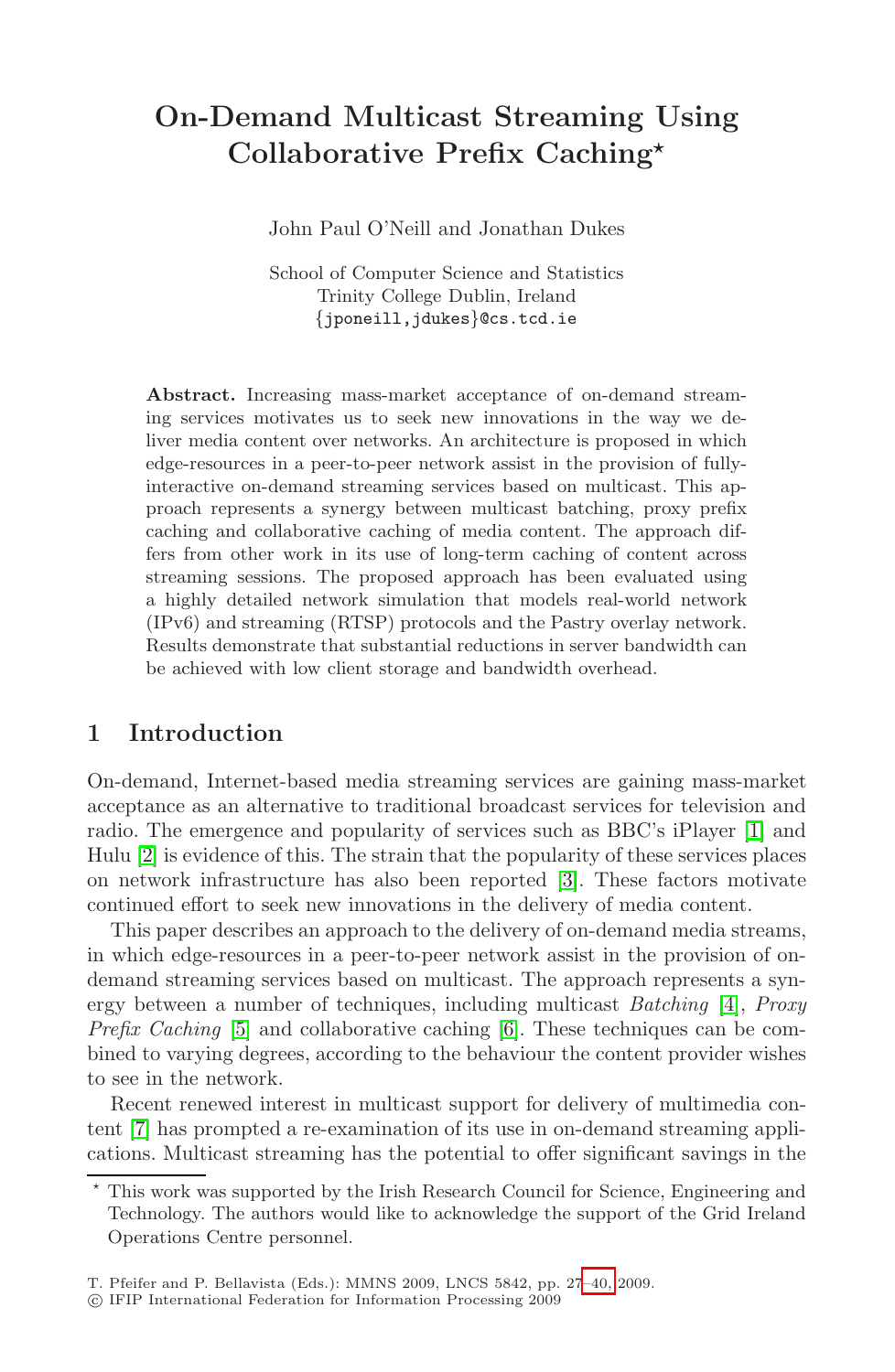resources consumed by the delivery of popular streams. The challenge, however, is to service multiple clients with a single multicast stream, while still providing each client with full, independent, interactive control over the streams it receives. In particular, clients should experience low-latency when requesting playback of a new stream or moving to a new offset in an existing stream. *Patching* [8] has been proposed in the past as a means of addressing this challenge.

The use of peer-to-peer networks in applications such as PROMISE [9], Split-Stream [10], and the Multimedia Distribution Service proposed by Zhang et al. [11] has also received much attention. Applications such as these are based solely on the use of overlay networks and do not rely on central servers that store and supply all of the content, thereby removing the likelihood of a bottleneck occurring at any point in the network.

In contrast with these approaches, the architecture proposed here uses multicast as the primary delivery mechanism b[etw](#page-13-1)een servers and clients. Clients collaborate in a peer-to-peer network to cache and serve *prefix* streams containing the beginning of recently accessed streams. Delivery of these prefix streams can begin immediately to achieve low stream start-up latency, while delivery of multicast streams can be delayed to allow multiple clients to be *batched* into a single multicast stream, thereby reducing server bandwidth utilisation.

<span id="page-1-0"></span>A detailed simulation of the proposed architecture has been developed. This simulation models real-world network (IPv6), stream control (RTSP) and multicast control (MLD and PIM-SSM) protocols and the Pastry [12] peer-to-peer overlay network. The simulation has been used to evaluate the hybrid architecture and demonstrate its effectiveness in reducing bandwidth utilisation between servers and localized groups of collaborating clients (e.g. on a local area network or in a neighbourhood). The combination of multicast and peer-to-peer techniques can achieve this reduction while using only a small proportion of each client's storage and bandwidth resources. The approach also allows service providers to achieve a balance between the use of multicast and reliance on client resources.

# **2 Background**

The simplest way of implementing an on-demand streaming service that gives clients interactive control over stream playback is to provide each client with a dedicated, independent stream. Server and network resource requirements may be reduced in a simple manner by grouping together two or more client requests arriving over a short period of time and servicing those requests using a single multicast stream, an approach that has been referred to as *Batching* [4]. This approach, however, results in significantly higher stream startup latencies, since client requests must be delayed until a number of requests can be batched together. Furthermore, servicing multiple clients with a single multicast stream will result in the loss of independent, interactive client control over stream playback. *Patching* [8] was proposed as a way of using multicast to reduce network and server resource requirements, while still achieving low stream startup latencies.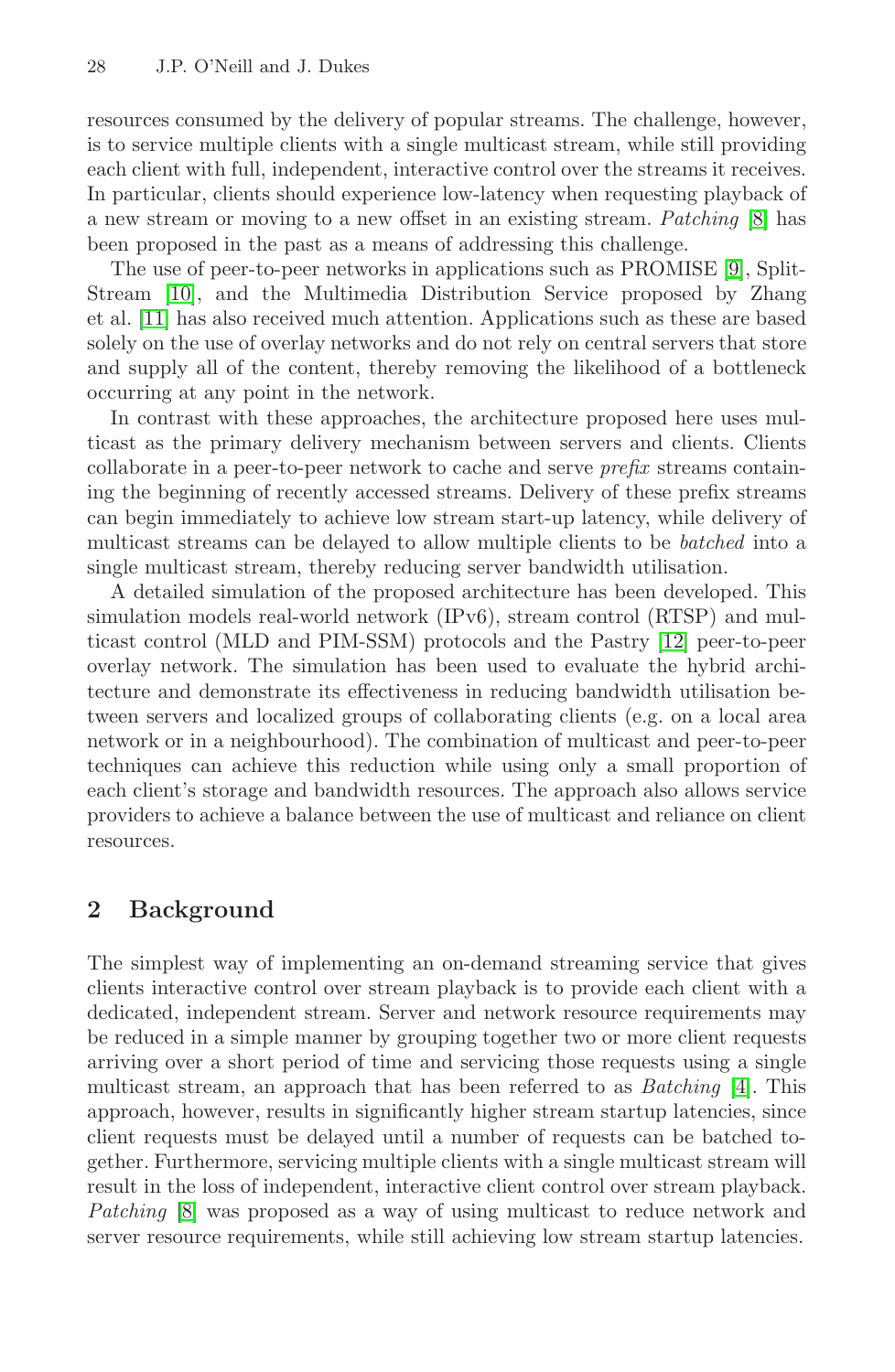Alternatively peer-to-peer architectures such as Joost [13], PPLive [14] and PPStream [15] offer a decentralized means of distributing on-demand content. Huang et al [16] have demonstrated that these architectures are becoming increasingly popular and that peer-to-peer on demand streaming is as viable as BitTorrent style download.

The use of peer-to-peer overlay networks in conjunction with multicast has been proposed by Lee et al. [17] and Ho et al. [18]. The architecture proposed here, however, differs significantly in the way in which cached content is managed, located and used. Both of these existing architectures use a central server to locate buffered content and select peers to service new client requests, rather than the decentralised approach proposed here. Furthermore, the collaborative prefix caching approach that is proposed here caches content for long periods across multiple streaming sessions, thereby allowing more extensive use of peer resources.

In the proposed [arc](#page-12-2)hitecture, *patch* streams of a defined maximum length are supplied by peers, rather than by the server. As a result, parallels can be d[raw](#page-5-0)n between this scheme and the *Proxy Prefix Caching* scheme proposed by Sen et al. [5]. Rather than relying on dedicated infrastructure to cache and serve prefix streams, however, peer resources are used to implement a collaborative, decentralised cache.

The collaborative prefix cache builds on the *Squirrel* decentralised peer-topeer web cache proposed by Iyer et al. [6]. Instead of caching and serving small web objects, however, peers in the proposed architecture provide streams of cached multimedia content. The changes that result from this difference are discussed in Section 3.3.

The main advantage of the hybrid architecture is that it provides a reduction in bandwidth utilisation for the server, without causing clients to become fully dependant on peer-to-peer resources. By using peer resources at the edges of the network to supply cache[d](#page-1-0) prefix streams, the server is given an opportunity to delay the provision of streams, and thus group together numerous requests for the same content item and serve these requests with a single multicast stream.

# **3 Peer-Assisted Multicast**

The challenge when implementing a multicast streaming service is to maximise the sharing of multicast streams while retaining low stream start-up latencies. The *Patching* scheme described in Section 2 achieved this by using a centralized server to provide both the multicast *batch* streams and the *patch* streams necessary to provide low-latency and client interactivity. A different approach is taken here, illustrated in Figure 1, in which clients collaborate to provide each other with the prefix streams necessary to facilitate low stream start-up latencies, leaving centralized servers to implement what effectively becomes multicast *Batching*.

Like Squirrel, it is assumed that collaborating clients are close together. Clients cache the prefix of streams that are required locally. When a client requests a stream, it first determines whether the prefix is available in the local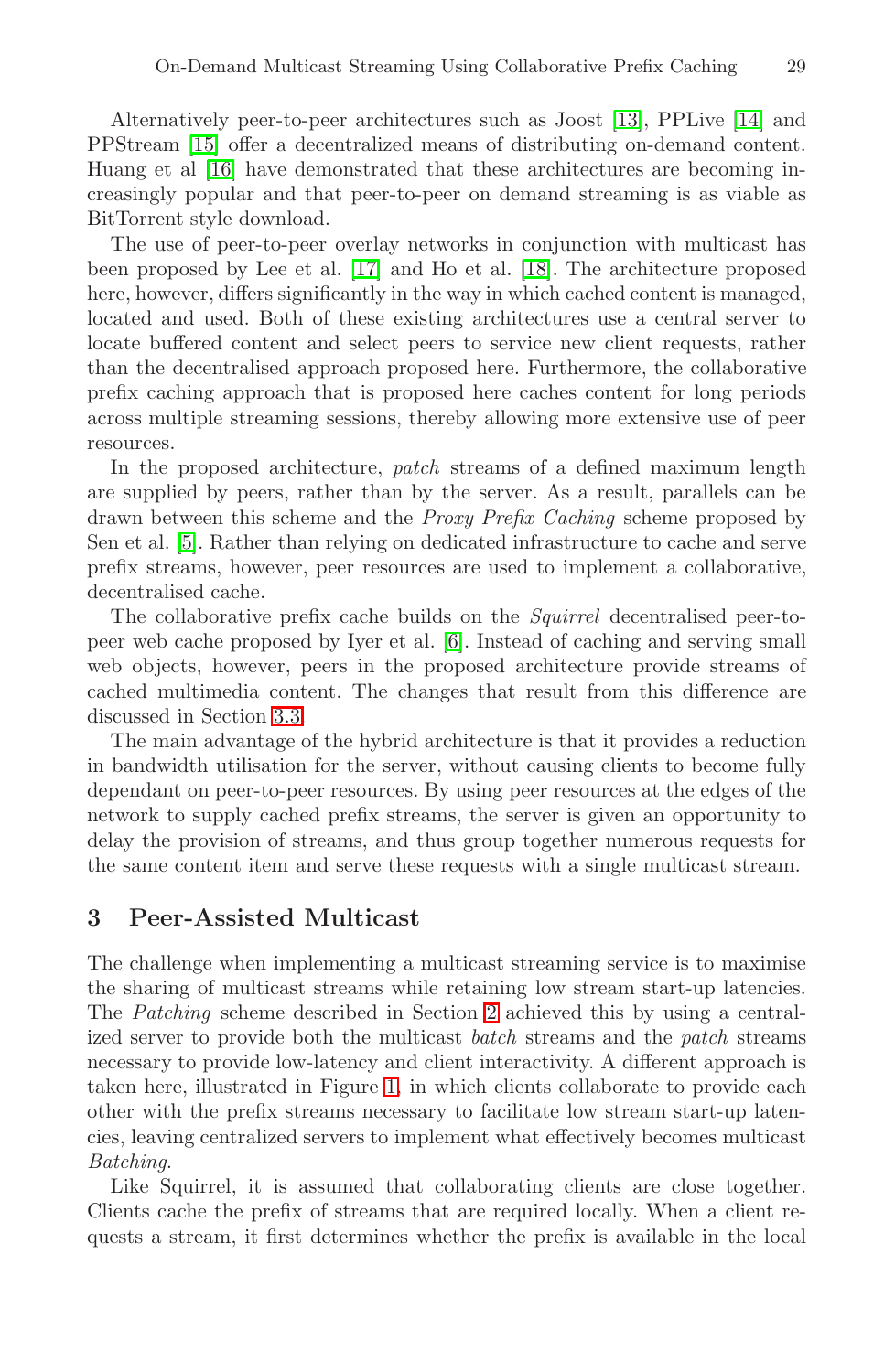

**Fig. 1.** Peer-Assisted Multicast. Clients B and C retrieve cached prefixes from Client A and the remainder of the stream from the server. The server needs to start providing the remainder by the time Client B has finished receiving the prefix.

cache, in which case only the remainder of the stream must be retrieved from the server. Otherwise, the client determines whether the prefix is available in the collaborative peer cache, in which case it retrieves the prefix from a peer and the remainder of the stream from the server. If the prefix is not available from either the local cache or the collaborative peer cache, the entire stream is retrieved from the server.

This approach will have the greatest effect on the server and network resources required to provide the most popular content streams, as the potential for multicast sharing for these streams is highest. The benefit for resource utilisation resulting from serving unpopular content will be significantly smaller since the server only benefits by not having to supply stream prefixes that clients can obtain from local or peer caches. Increasing or decreasing the prefix length will result in a server obtaining greater or lesser benefit respectively from the use of multicast.

#### $3.1$ **Server Behaviour**

A server can expect two types of request: those that must be served immediately and those that can be served at a future time. Requests that must be served immediately are those requests from clients who were unable to locate the prefix in either their local cache, or in the collaborative peer cache. As these requests must be served immediately, it is unlikely the server will be able to batch a number of these together, so the possibility of multicast sharing is minimal.

The second type of request is generated from clients who have located the prefix in either their local cache or a peer's cache. While these clients are viewing the prefix, the remainder of the content does not need to be served until the prefix is finished (allowing for some network delay). This window, between the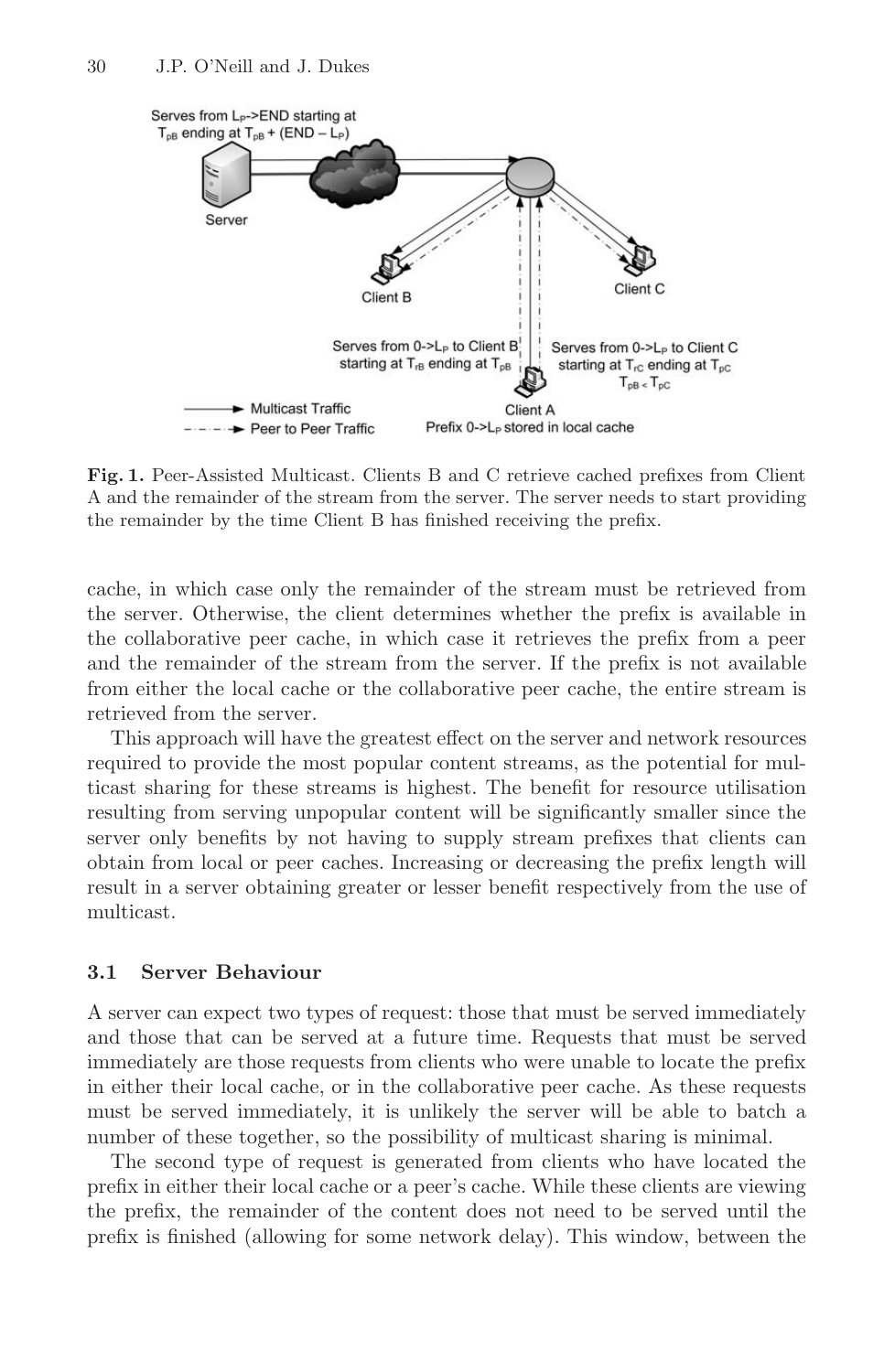

On-Demand Multicast Streaming Using Collaborative Prefix Caching 31

**Fig. 2.** Clients B and C retrieve cached prefixes from Client A and the remainder of the stream from the server

request arriving at the server and the required start time as specified by the client, allows the server to batch together other requests for the same content that arrive during this window.

Figure 2 illustrates the behaviour of the protocol. In this example, Clients A, B and C request the same stream. Client A was unable to locate the prefix in either its local cache or the collaborative cache so the client sends a request to the server at time  $T_{rA}$  which requires immediate playback of content. Once Client A has received the stream prefix of length  $L_p$ , it can supply that prefix to other clients. At time  $T_{rB} > (T_{rA} + L_p)$ , Client B issues a request for the stream. As the prefix is now stored in the collaborative cache, Client B requests the prefix from Client A and informs the server that it requires the content from  $L_p$  until the end of the stream, and that it must begin receiving the stream by  $T_{pB}$ . At time  $T_{rC}$  *< T<sub>pB</sub>*, Client C sends a request identical to the request sent by Client B, except that in this case the st[re](#page-8-0)am needs to be served by  $T_{pC}$ . As there is already a request pending for this content, the server can satisfy both  $T_{pB}$  and  $T_{pC}$  by serving a multicast stream at  $MIN(T_{pB}, T_{pC})$ . Client C will need to buffer the stream from the server, and begin playback from the buffer at time  $T_{pC}$ .

## **3.2 RTSP Implementation**

The simulation of peer-assisted multicast, described in Section 4, models the use of the RTSP [19] protocol for control of all multimedia streams in the system. For streams served by one peer to another using a unicast transport mechanism, the application of RTSP is straight forward. For streams served by a server using a multicast transport mechanism, however, the use of RTSP must be considered in more detail. A description of the use of RTSP to implement multicast *Patching* has been described previously by the authors [20]. Here, the focus will be on the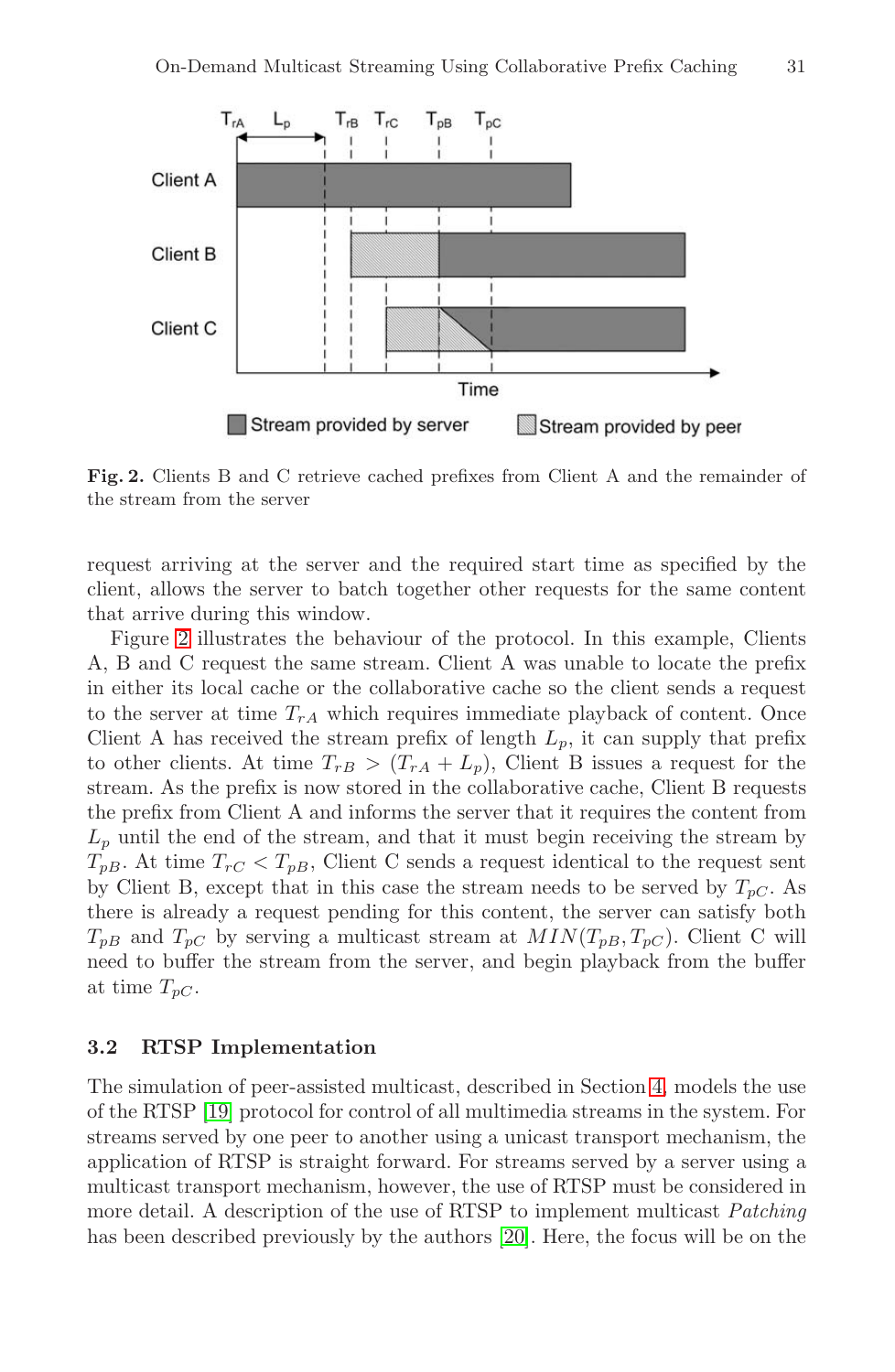most salient aspects of the use of RTSP to implement peer-assisted multicast. (It is assumed that an appropriate transport protocol, such as RTP, will be used for the delivery of unicast and multicast streams to clients.)

RTSP requires that the client and server participating in a session agree on the transport parameters including, in particular, the multicast address to which the client must subscribe, during the SETUP phase of the session. The server, however, must assign the client to a multicast batch without knowing when the client will issue a PLAY request, what range the client will request or what time the client expects playback to begin.

When the server receives a PLAY request, it is possible that the multicast batch to which it originally assigned the client is no longer suitable. To determine whether this is the case, the server checks whether the first packet in the range requested by the client has already been sent to the multicast address to which the client has subscribed. If this is the case, the server responds using the RTSP "Request Time-out" response and the client renegotiates the transport parameters with a new SETUP request.

<span id="page-5-0"></span>In the case where the first packet in the range requested by the client has not yet been sent to the m[ult](#page-12-2)icast address, the server then compares the playback start time requested by the client with the scheduled start of the current batch. If the scheduled start time is later, [the](#page-13-1) server brings it forward to satisfy the start time requested by the client.

# **3.3 Collaborative Prefix Caching**

Like the Squirrel decentralised web cache [6], clients in the proposed collaborative prefix cache collaborate in a peer-to-peer network to implement a cache of recently accessed content. Also like Squirrel, the Pastry [12] overlay network has been chosen as the substrate for the collaborative cache. This approach exploits temporal locality in the same way as a centralised cache but avoids the need for additional infrastructure. The differences between the collaborative prefix cache and the original Squirrel approach arise from the need to store and supply potentially lengthy, high-bandwidth media streams.

Both Squirrel and the collaborative prefix cache described here use key-based routing in a peer-to-peer network to locate content items. The authors of Squirrel explored two alternative approaches, which they termed *home-store* and *directory*. In both approaches, a request for a content item is routed through the peer-to-peer network to the *home node* whose identifier is numerically closest to the content item identifier.

In the *home-store* approach, each node is responsible for caching content items for which it is the home node. Thus, the cache at each node will contain both content items that were required locally and content items that were requested by other nodes and for which the node is the home node. Using the *directory* approach, home nodes are responsible for maintaining a directory of the nodes (as in Squirrel, these are termed *delegates*) that have a cached copy of the content items whose identifiers are closest to the node. Thus, each node only caches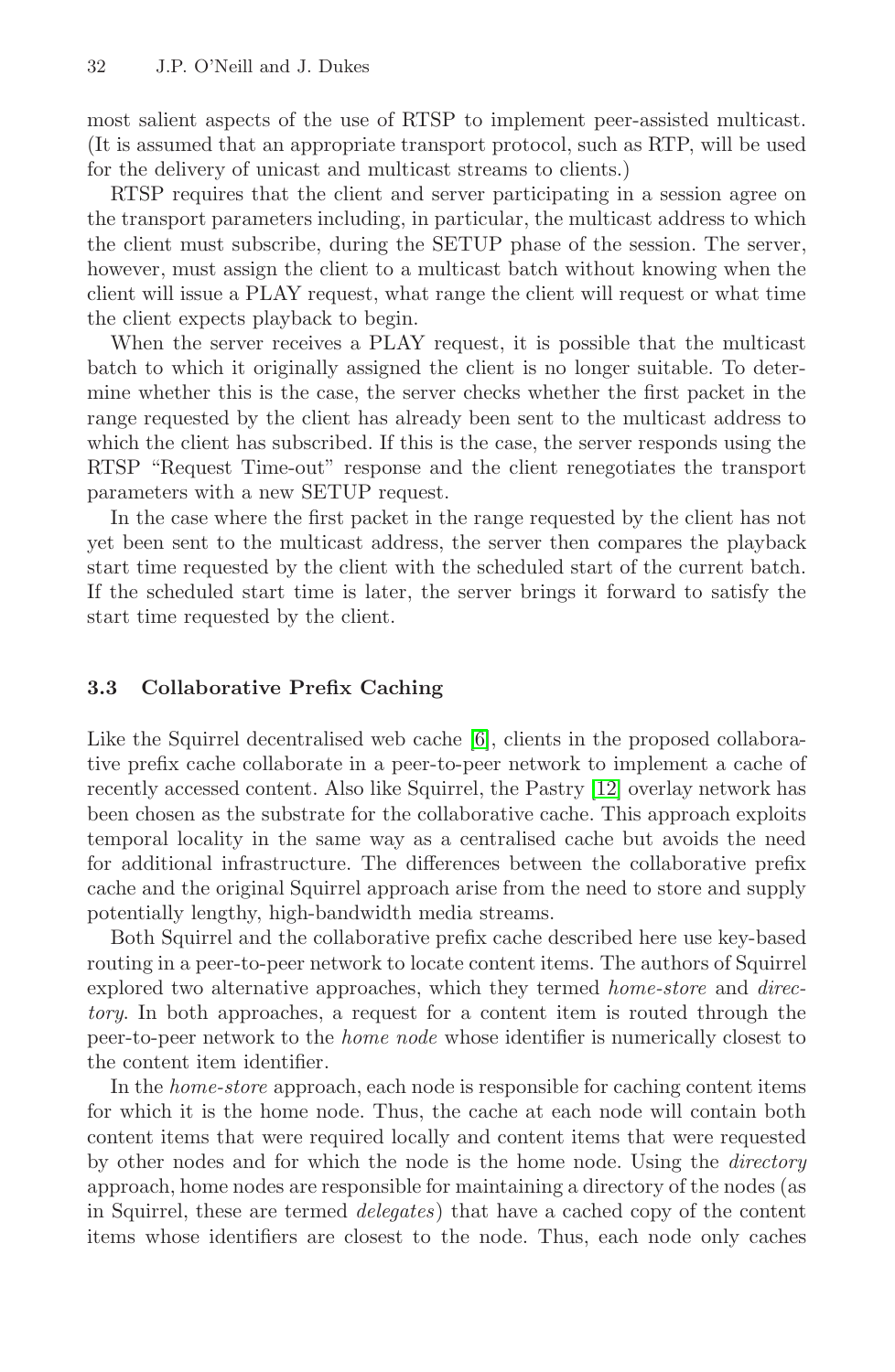

On-Demand Multicast Streaming Using Collaborative Prefix Caching 33

**Fig. 3.** Collaborative Cache Lookup

content items that were required locally. Figure 3 illustrates the roles played by peers in the location and supply of cached stream prefixes.

In their original work on Squirrel, the authors established that *home-store* performed better than *directory* with respect to its ability to both reduce external bandwidth usage (resulting from cache misses) and also balance load internally among participating nodes. However, since caching and serving high bit-rate media streams requires a significantly higher proportion of a client's bandwidth and storage resources, it is unreasonable to expect a client to retrieve, store and serve content that it does not itself require. Accordingly, a *directory* approach similar to that proposed for Squirrel is more appropriate for a collaborative prefix cache for media streaming applications.

The initial SETUP request issued by a client is treated in a similar manner to a HTTP GET request in Squirrel. This request may be conditional or unconditional, depending on whether the client has a fresh, cached copy of the requested stream prefix. The request is initially directed to the home node for the stream prefix, based on an identifier derived from the request URI.

The unconditional case is examined first. If the home node's directory contains one or more delegates with a cached copy of the requested content, the request is forwarded to a selected delegate. If the delegate's cached prefix is fresh, it will send an RTSP OK response to the client, establishing a new session. If the cached prefix is stale, the delegate will issue a conditional RTSP SETUP request to the server, the response to which will indicate whether the cached prefix has been modified. If the prefix has not been modified, the delegate will send an RTSP OK response to the client. If, however, the prefix is out of date, a new copy of the prefix must be retrieved from the server. The collaborative prefix cache differs from Squirrel at this point. In Squirrel, a delegate whose cached prefix has been modified will receive an up-to-date copy of the object from the server, in response to the conditional GET request. Retrieving a media stream that is not required locally, however, is likely to be a prohibitive use of client resources. Accordingly, the delegate issues an RTSP NOT FOUND response to the client and informs the directory that the prefix has been modified, causing it to be removed from the directory. The client will retrieve the entire stream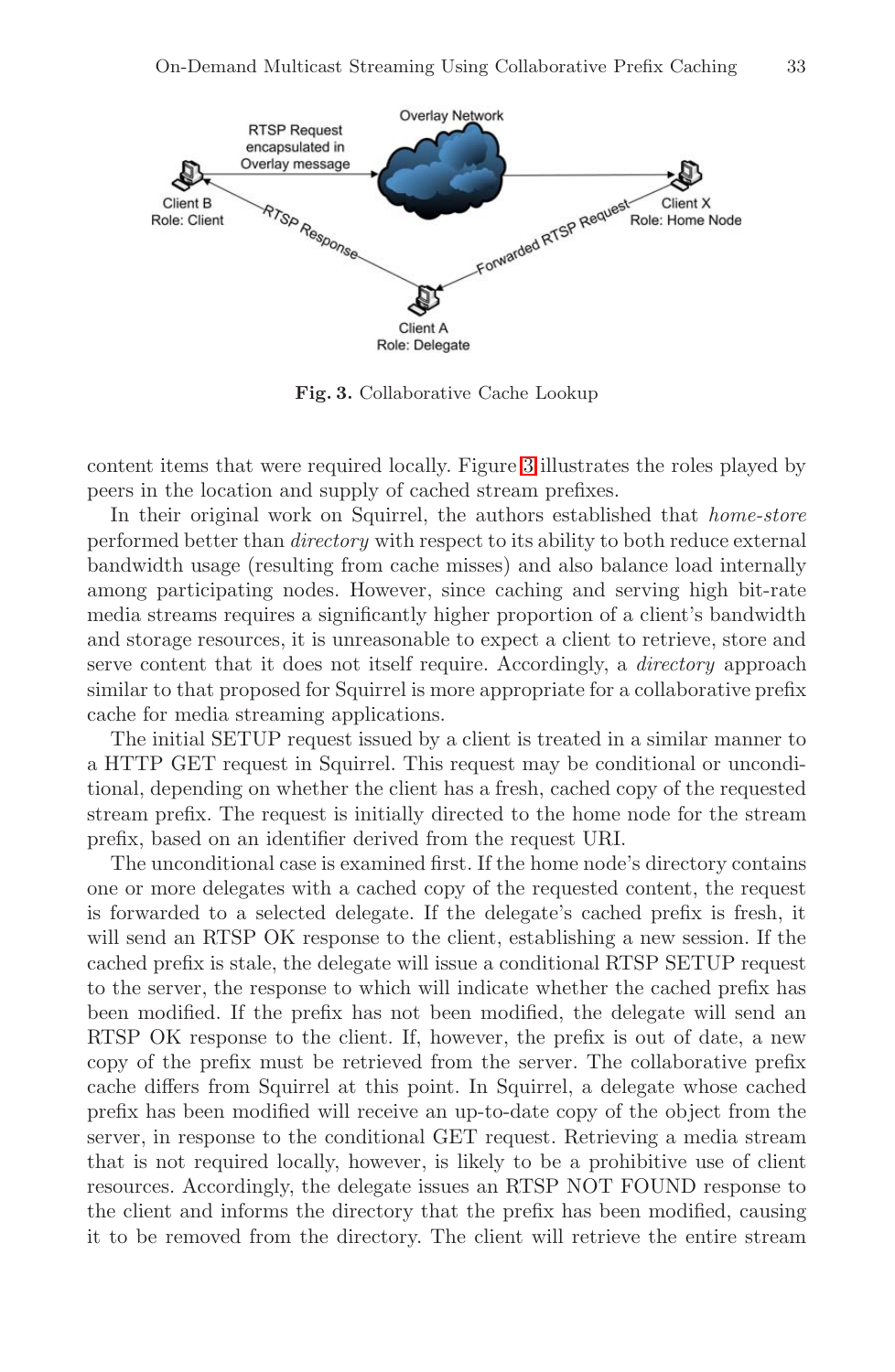from the server, caching the new prefix and eventually becoming the sole new delegate for the stream.

The case is now examined where a client has a locally cached prefix but the cached copy is stale. Again, the collaborative prefix cache behaves in a similar manner to Squirrel. The client issues a conditional RTSP SETUP request to the home node. Like Squirrel, the collaborative prefix cache maintains time-to-live information for each cached prefix. If the directory entry is fresh and the client's prefix has not been modified (we assume that this can be established through the use of Last-Modified timestamps) then the directory issues an RTSP NOT MODIFIED response to the client. If the prefix has been modified, then the request is forwarded to a chosen delegate and handled as described above. If the directory entry is not fresh, the client is instructed to contact the server to either validate its existing cached prefix or retrieve the entire stream from the server, thereby caching a new prefix. In either case, the client will update the directory with new information, allowing the directory to either validate all of the existing delegates or replace them with the requesting client as the new sole delegate.

When a client receives an RTSP OK response from a peer in response to a SETUP request, both it and the chosen delegate become participants in a new RTSP session. Although it would be possible at this point for the client and delegate to continue to communicate using the peer-to-peer network, a scheme in which the participants transfer to a more efficient, direct TCP connection is proposed. This has the effect of limiting the use of the peer-to-peer network to the location of home nodes and the occasional exchange of cached prefix metadata between delegates and home nodes.

Two approaches were considered to determine when clients advertise the availability of cached prefixes. In the first approach, clients wait until the entire prefix is cached before advertising the availability of the prefix to the directory node. Using this approach, the maximum delay until the server must begin streaming the remainder of the content is determined by the fixed prefix length. This in turn allows the server more time to batch requests together. The main disadvantage of this approach is that when the popularity of a content item increases suddenly (commonly referred to as a "flash crowd") there will be period of time during which peers are unable to provide prefix streams and hence the server will not be able to batch together requests.

Using an alternative approach, clients advertise the availability of a prefix as soon as they begin caching the stream and later update the directory when the entire prefix has been cached. If a client with an incomplete prefix is required to provide a prefix stream, it only provides the portion of the prefix that is currently cached. The receiving client must then obtain the remainder of the stream (from the end of the incomplete prefix to the end of the stream) from the server. Using this approach, the server has less time to group requests into a multicast stream. However, the approach also allows a larger pool of prefixes to be used when flash crowds occur.

Using both approaches, the prefix length represents the maximum any client will need to retrieve from the peer-to-peer network. This way clients will be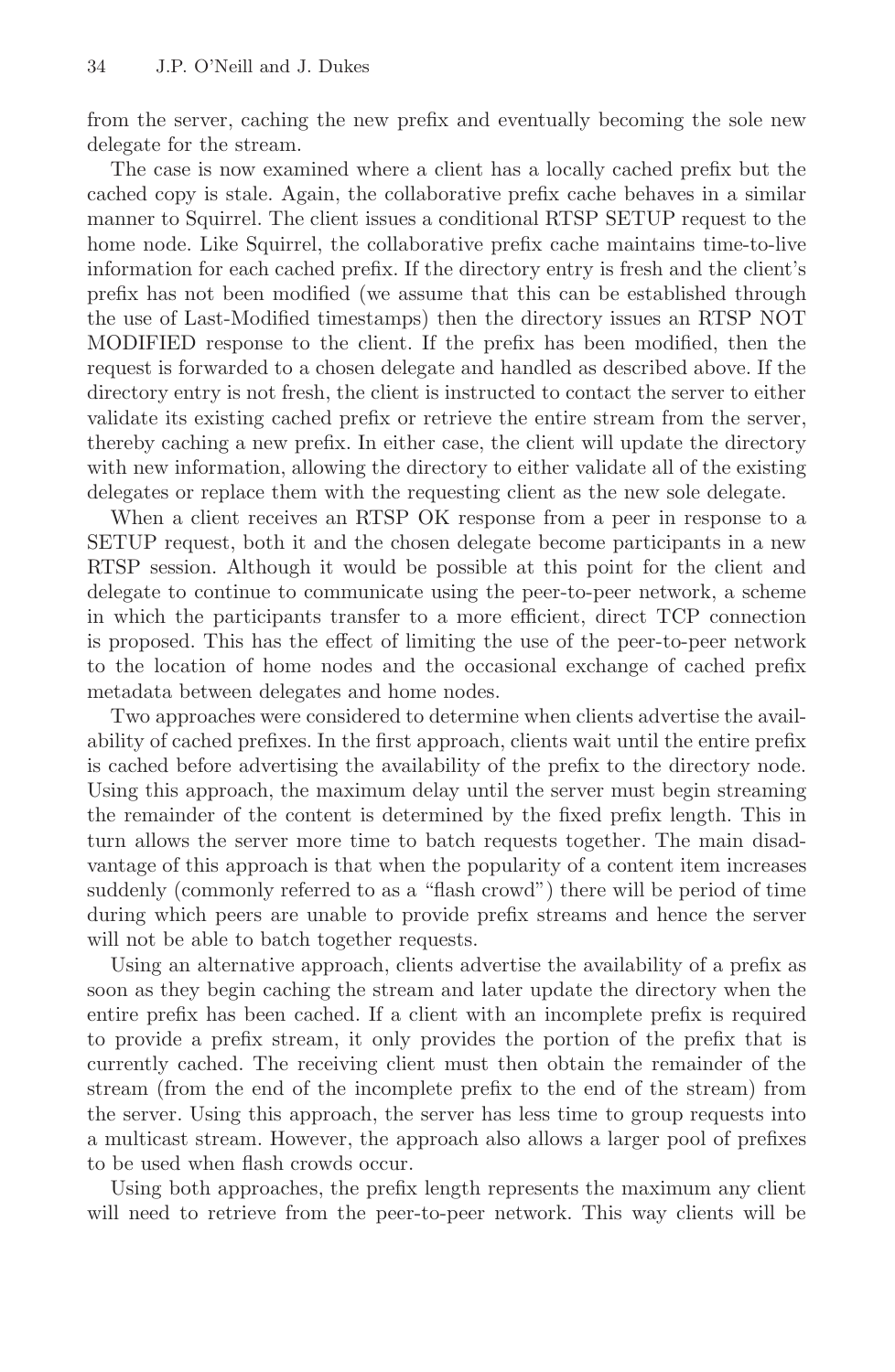rewarded with a more reliable stream from the server if they are viewing content for a sustained duration, instead of depending on content retrieved from the peer-to-peer network. If clients only view a short portion of streams, they will only be served by a peer stream.

Fairness is a consideration in any system that relies on the resources of peers to provide a service. To ensure fairness, we have chosen to limit each client to provide a single stream to another client at any time. If a client which is already providing a prefix is contacted by the directory node, then the client informs the directory that it has insufficient bandwidth and the directory contacts a different client to supply the stream. If all clients are providing content then the requesting client will need to retrieve the full stream from the server.

<span id="page-8-0"></span>The use of a round robin delegate selection policy when providing complete prefixes will ensure fairness. For incomplete prefixes, a round robin selection policy would ensure fairness but could result in the use of short prefix streams. The longer the prefix a delegate can provide, the more beneficial it is to the sy[stem](#page-13-4) as a whole as servers are given more time to delay the start of multicast streams. For maximum benefit to the server, incomplete prefixes are only used if there are no complete prefixes available.

# **4 Performance Evaluati[on](#page-9-0)**

The performance of the proposed hybrid architecture has been evaluated using the  $OMNeT++$  [21] discrete event network simulation system. Real-world network protocols have been modelled to allow an exploration of the implementation of the architecture, in addition to its performance. An IPv6 network has been modelled, using the MLD [22] and PIM-SSM [23] protocols for multicast control. The main parameters used are listed in Table 1. These parameters have been chosen to subject the server to a mean load of 900 concurrent streams if no multicast is used. To provide a continous flow of requests a client population greater than this needs to be maintained. Although a cache TTL is used, it was assumed for these experiments that the content is never modified by the server. A Zipf distribution has been used to model the popularity of content items. The total duration of each simulation is 48 hours and the first six hours of each simulation have been ignored to allow the system to stabilize.

To investigate the sudden introduction of new, popular content to the system, akin to a "flash crowd", ten new items were added at regular intervals of six hours, with the first new items introduced eighteen hours into the simulation. These new items became the most popular items according to the Zipf distribution and the original content items were all reduced in popularity by ten places.

Figure 4 illustrates the effect of prefix length on the mean number of streams served concurrently by the server and by each client for the complete prefix selection scheme. The schemes which used incomplete prefixes produced similar results, which are omitted for brevity. Prefix length has an approximately linear relationship with the mean number of streams served by each client. The effect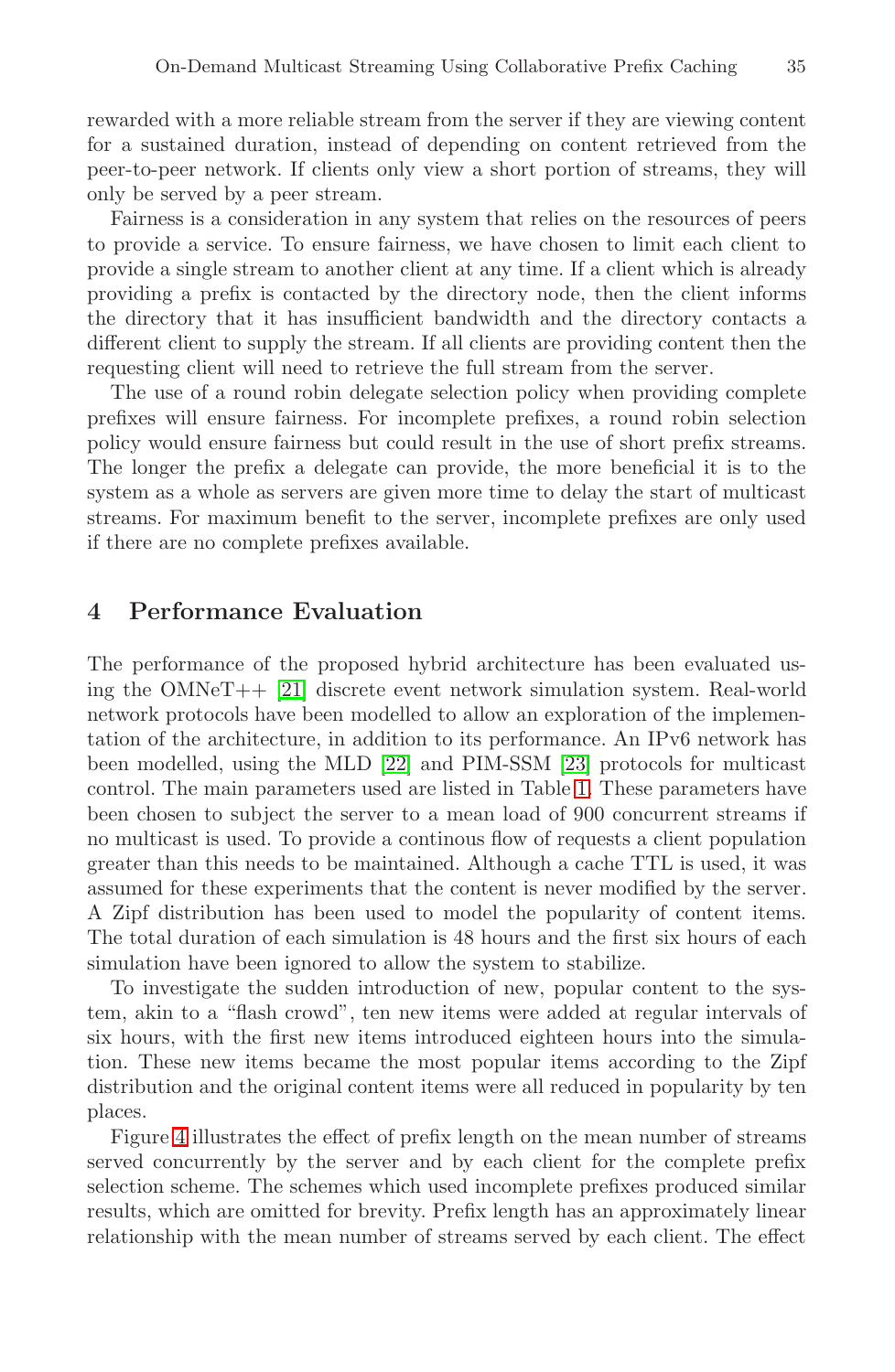<span id="page-9-0"></span>**Table 1.** Experiment Parameters

| Parameter                        | Range      |
|----------------------------------|------------|
| Number of Content Items          | 5000       |
| Mean Stream Length (seconds)     | 3600       |
| Prefix Length (seconds)          | $0 - 1800$ |
| Cache Size (number of prefixes)  | .5         |
| Network Size (number of clients) | 1000       |
| Request Rate (requests/second)   | 0.25       |
| Zipf Skew Factor                 | 1.0        |



**Fig. 4.** Mean number of concurrent streams served by the server (left axis) and by any client (right axis)

[of](#page-10-0) prefix length on the mean number of streams served by the server initially shows a sizable reduction for even a small increase in prefix length. As the prefix length increases, the server is able to serve more clients with each multicast stream, thereby reducing the number of multicast streams required. Further increases in prefix length have a diminishing effect.

The effect that varying prefix length has on the number of clients served by [e](#page-10-1)ach multicast stream is linked to the popularity of the content. This can be observed in Figure 5, which shows that the majority of the benefit is seen for only the most popular content items, but that for these items, even relatively small prefix lengths result in a significant reduction in server bandwidth. (e.g. A six minute prefix allows the server to service a mean of ten clients with one multicast stream for the most popular content item.)

The effect of a flash crowd when using a prefix length of thirty minutes can be seen in Figure 6. If only complete prefixes are used, the server must deliver significantly more streams than the mean (solid horizontal line) for a sustained period of time. If a round robin scheme is used to select incomplete prefixes,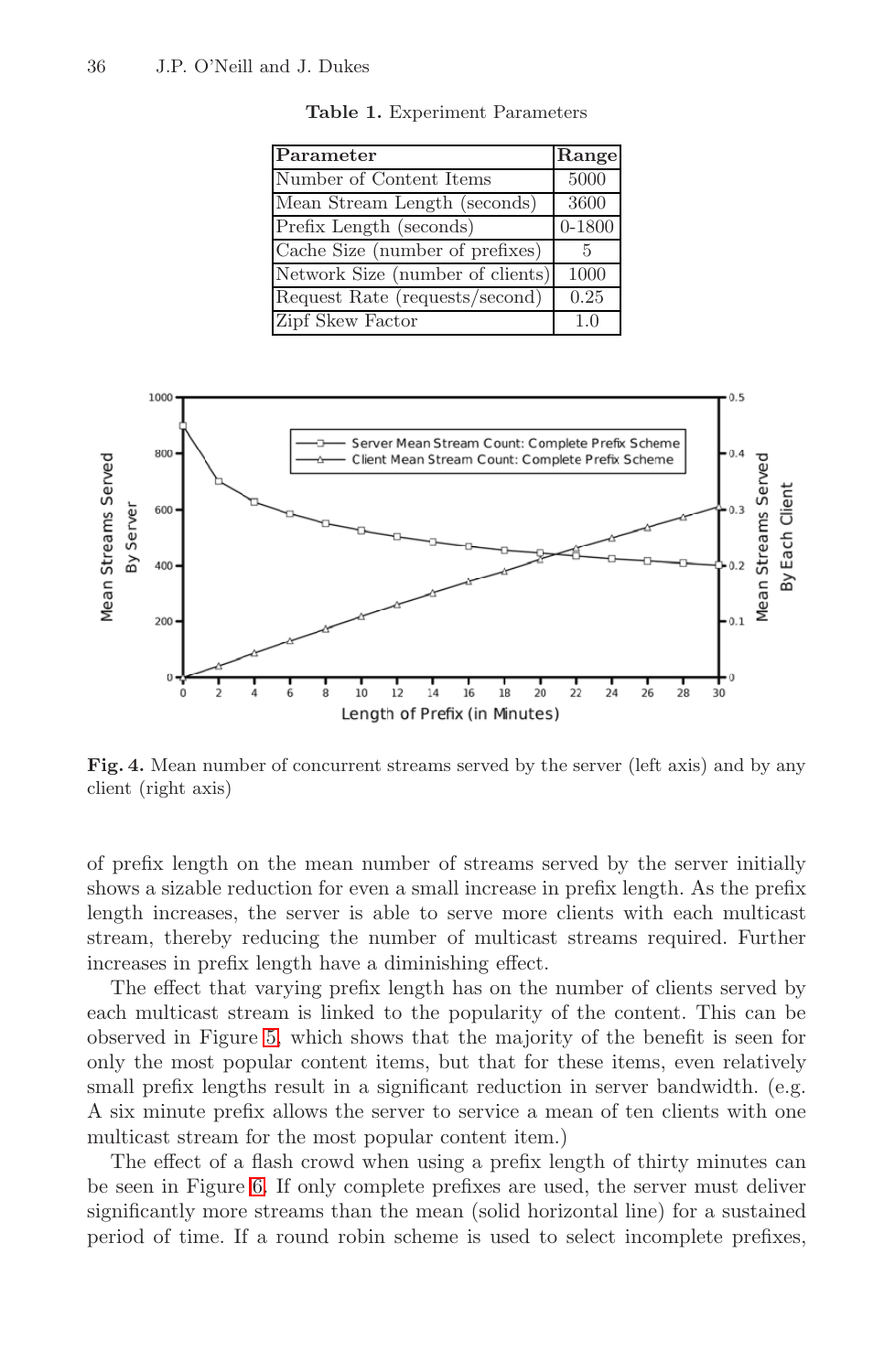<span id="page-10-0"></span>

**Fig. 5.** Mean number of requests serviced per multicast stream for the five most popular content items



<span id="page-10-1"></span>**Fig. 6.** Effect of flash crowds on the system. The timing of each flash crowd is illustrated with a dotted vertical line.

however, server load is reduced. If a scheme that selects the longest available incomplete prefix is used, then the effect of flash crowds is reduced further.

The effect on the main server of using incomplete prefixes is also illustrated in Figure 7, which shows the server behaviour around the peaks seen in Figure 6. The time at which the server is required to start each new stream to serve a batch of requests for one of the newly introduced content items is plotted against the cumulative number of such streams served. As can be seen, using complete prefixes requires the most time for the server to stabilise, since the server cannot batch together requests until a sufficient number of prefixes are available. Using the longest available prefix, however, allows the maximum time for requests to be batched together and, as a result, the server requires less time to stabilise.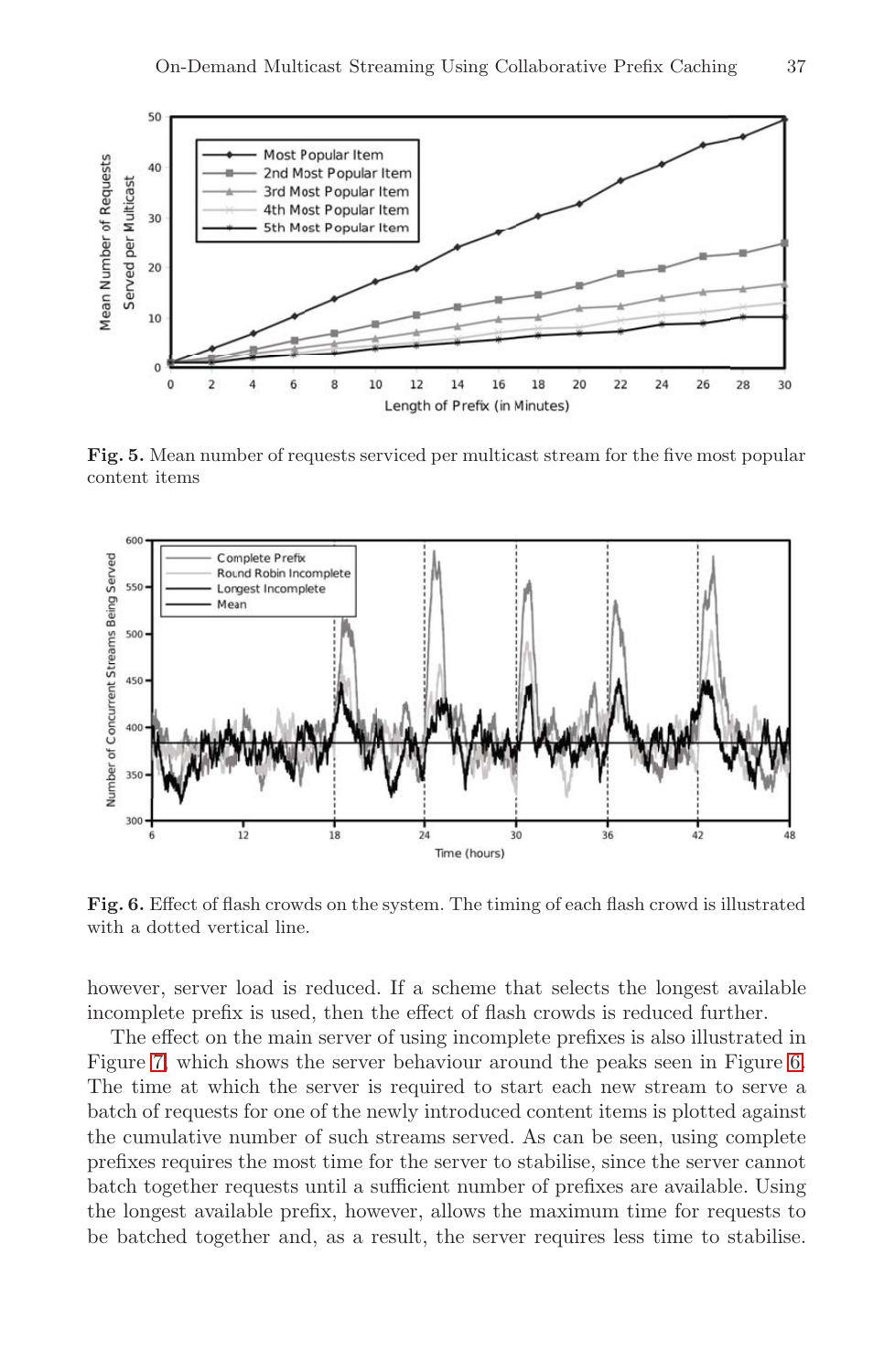

**Fig. 7.** Effect of new popular content

The rate at which the server provides stream of these popular content items eventually stabilises using all three policies, once there is a large enough pool of complete prefixes available in the collaborative cache.

# **5 Discussion and Conclusions**

The use of peer-assisted multicast batching can significantly reduce server and network bandwidth utilisation by allowing servers to take advantage of the benefits of multicast streaming, without incurring high playback latencies or sacrificing independent client control over playback. To provide servers with the opportunity to batch multiple clients into a single multicast stream, clients implement a collaborative prefix cache containing the start of recently accessed streams. A peer-to-peer overlay network can be used to facilitate the location of cached content within the collaborative cache. This flexible approach gives service providers the ability to balance the benefits gained from multicast with reliance on client resources at the edges of the network. The work described in this paper differs from other proposals to combine multicast with peer-to-peer overlay networks in its use of a long-term, collaborative prefix cache.

A detailed simulation study of the use of collaborative prefix caching has been conducted, which allowed an investigation of its practical implementation in addition to its performance. The simulation model is based on the use of real-world network (IPv6), streaming (RTSP) and multicast control (MLD and PIM-SSM) protocols and on the use of the Pastry overlay network.

The results from the performance evaluation show that peer-assisted multicast can significantly reduce the server and network resources required to serve popular content items, while using only a small proportion of each client's storage and bandwidth resources. For example, using a prefix length of ten minutes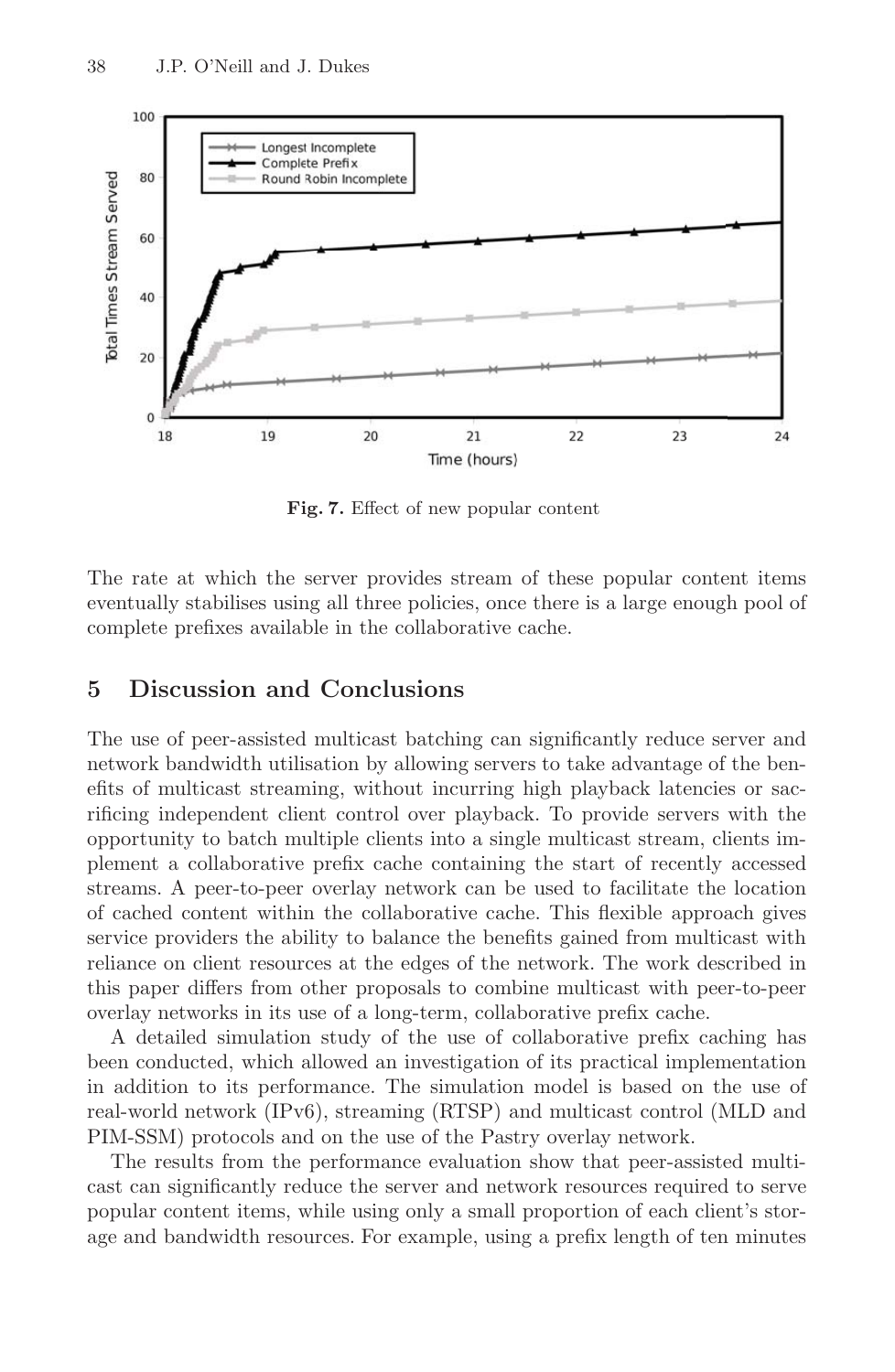yielded a reduction in the average number of streams served by the server of approximately 40%, while requiring an average of 9% of the client population to serve prefix streams concurrently. The results also show that a high degree of load balancing can be achieved with even a simple delegate selection scheme such as round-robin.

The effect of "flash crowds", which occur when there is a rapid increase in the demand for one or more content items, has been demonstrated by simulating the introduction of new popular content. Flash crowds have the largest effect when only complete prefixes are used, whereas a system based around using the longest available incomplete prefix suffers least from a flash crowd.

<span id="page-12-0"></span>As with any system based on peer-to-peer technology, the effect of churn, which occurs when peers join and leave the network, must be a consideration as high levels of churn can destabilize a peer-to-peer network. Also, as this system allows peers to renege on requests if they are already providing a stream, it is open to abuse by a malicious peer not wishing to contribute resources to the [system. This behaviour is com](http://www.bbc.co.uk/iplayer/)monly referred to as free loading. The ability of the [hybrid archit](http://www.hulu.com/)ecture to handle churn and freeloading will be the subject of future research. The detailed network simulation will also allow an evaluation the effect [of](http://news.bbc.co.uk/1/hi/technology/7336940.stm) [network](http://news.bbc.co.uk/1/hi/technology/7336940.stm) [location](http://news.bbc.co.uk/1/hi/technology/7336940.stm) [on](http://news.bbc.co.uk/1/hi/technology/7336940.stm) [the](http://news.bbc.co.uk/1/hi/technology/7336940.stm) [performanc](http://news.bbc.co.uk/1/hi/technology/7336940.stm)e of peer-assisted multicast batching.

## <span id="page-12-1"></span>**References**

- 1. BBC iPlayer, http://www.bbc.co.uk/iplayer/ (Last accessed July 13, 2009)
- 2. Hulu: http://www.hulu.com/ (Last accessed July 13, 2009)
- <span id="page-12-2"></span>3. Wakefield, J.: BBC and ISPs clash over iPlayer (April 2008),
- http://news.bbc.co.uk/1/hi/technology/7336940.stm (Last accessed July 13, 2009)
- 4. Dan, A., Sitaram, D., Shahabuddin, P.: Scheduling policies for an on-demand video server with batching. In: Proceedings of the 2nd ACM International Multimedia [Conference,](http://www.bbc.co.uk/multicast/) [San](http://www.bbc.co.uk/multicast/) [Francisco,](http://www.bbc.co.uk/multicast/) [Califo](http://www.bbc.co.uk/multicast/)rnia, USA, October 1994, pp. 15–23 (1994)
- 5. Sen, S., Rexford, J., Towsley, D.: Proxy prefix caching for multimedia streams. In: Proceedings of the 18th Annual Joint Conference of the IEEE Computer and Communications Societies (INFOCOM 1999), New York, USA, March 1999, pp. 1310–1319 (1999)
- 6. Iyer, S., Rowstron, A., Druschel, P.: SQUIRREL: A decentralized, peer-to-peer web cache. In: Proceedings of the 12th ACM Symposium on Principles of Distributed Computing (PODC 2002), Monterey, California, USA (July 2002)
- 7. BBC Multicast, http://www.bbc.co.uk/multicast/ (Last accessed July 13, 2009)
- 8. Hua, K.A., Cai, Y., Sheu, S.: Patching: A multicast technique for true video-ondemand services. In: Proceedings of the 6th ACM International Multimedia Conference, Bristol, UK, September 1998, pp. 191–200 (1998)
- 9. Hefeeda, M., Habib, A., Botev, B., Xu, D., Bhargava, B.: PROMISE: peer-to-peer media streaming using collectcast. In: MULTIMEDIA 2003: Proceedings of the 11th ACM International Conference on Multimedia, pp. 45–54. ACM, New York (2003)